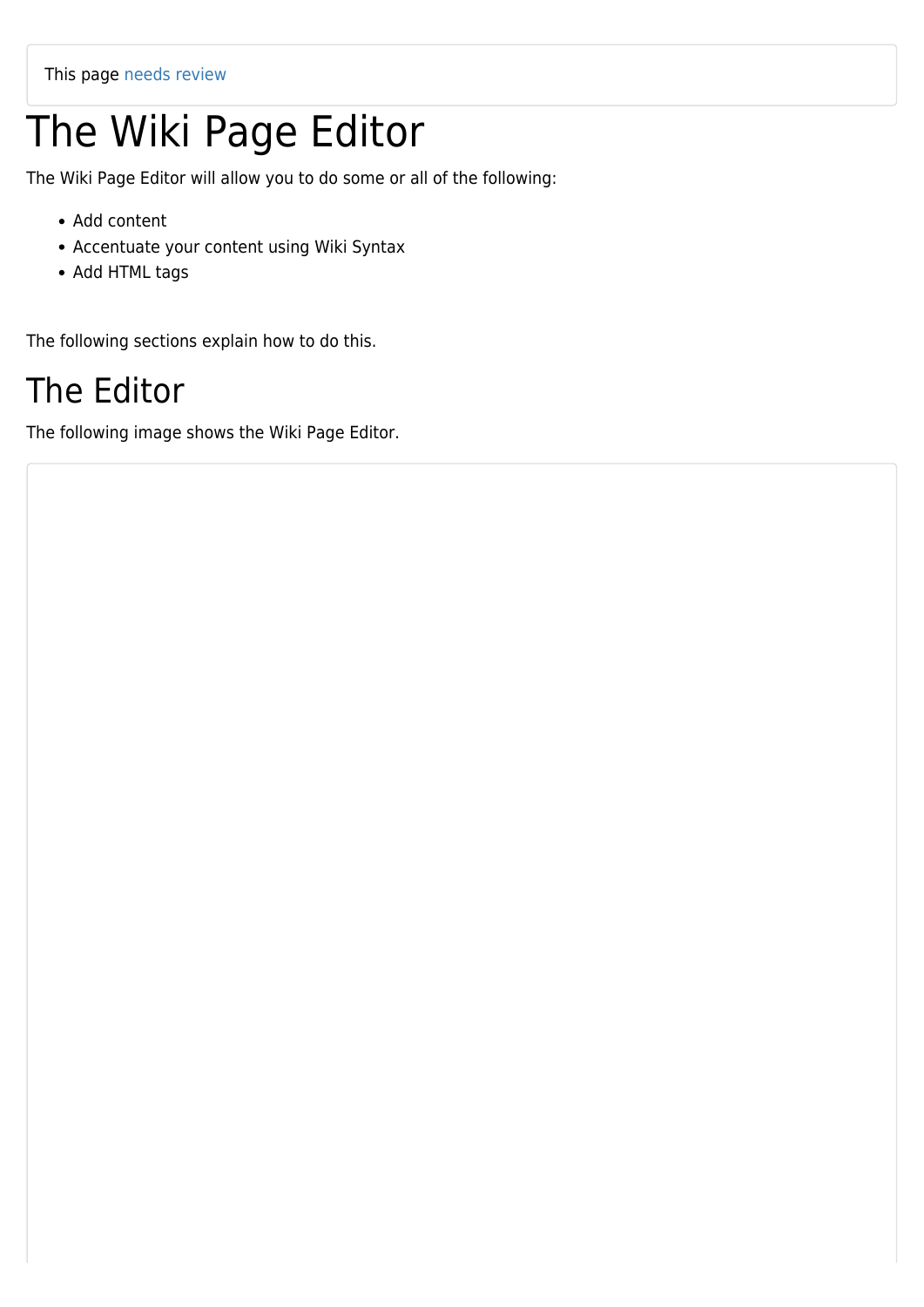| <b>Edit: HomePage</b>                                                |                                       |
|----------------------------------------------------------------------|---------------------------------------|
| edit remove rename lock perms history similar export Wiki quick help |                                       |
| Quicklinks:                                                          |                                       |
| Categorize                                                           | [ show categories   hide categories ] |
| Apply template:                                                      | $ $ none $ $                          |
| Smileys:                                                             | ⊖                                     |
| Description:                                                         |                                       |
| Edit:                                                                |                                       |
| 电图网画                                                                 |                                       |
| Footnotes:                                                           | A.                                    |
| Comment:                                                             |                                       |
| Allow HTML:                                                          | п                                     |
| Spellcheck:                                                          | П                                     |
| Import page:                                                         | Browse export all versions            |
| Upload picture                                                       | Browse                                |
| Cache                                                                | 0 (no cache) $\boxed{\bullet}$        |
|                                                                      | preview                               |
|                                                                      | Minor save cancel edit                |

The buttons across the top of the page are almost identical to those on the Wiki page except for **Wiki Quick Help** which displays a help screen for Wiki syntax below the editor. See **Wiki Quick Help** below The sections are:

- **Quicklinks** or **Quicktags**: these icons provide a handy way of inserting Wiki Syntax. When one of these icons is selected, the Wiki syntax is inserted at the cursors position. The meaning of each of these icons is as follows:
	- **Insert Wiki Link** Will insert **((text))** / replace **text** with any existing or new page name. See **[Wiki-Syntax Links](https://doc.tiki.org/Wiki-Syntax-Links)**
	- **Underlined Text** Will insert **===text===** / replace **text** with text to be underlined. See **[Wiki-](https://doc.tiki.org/Wiki-Syntax-Text)[Syntax Text](https://doc.tiki.org/Wiki-Syntax-Text)**
	- **Insert Titlebar** Will insert **-=text=-** / replace **text** with the name to be used. See **[Wiki-Syntax](https://doc.tiki.org/Wiki-Syntax-Separators) [Separators](https://doc.tiki.org/Wiki-Syntax-Separators)**
	- **Insert Tagline** Will insert **{cookie}** / this will display the current cookie, no changes necessary. See **[Cookie](https://doc.tiki.org/Cookie)**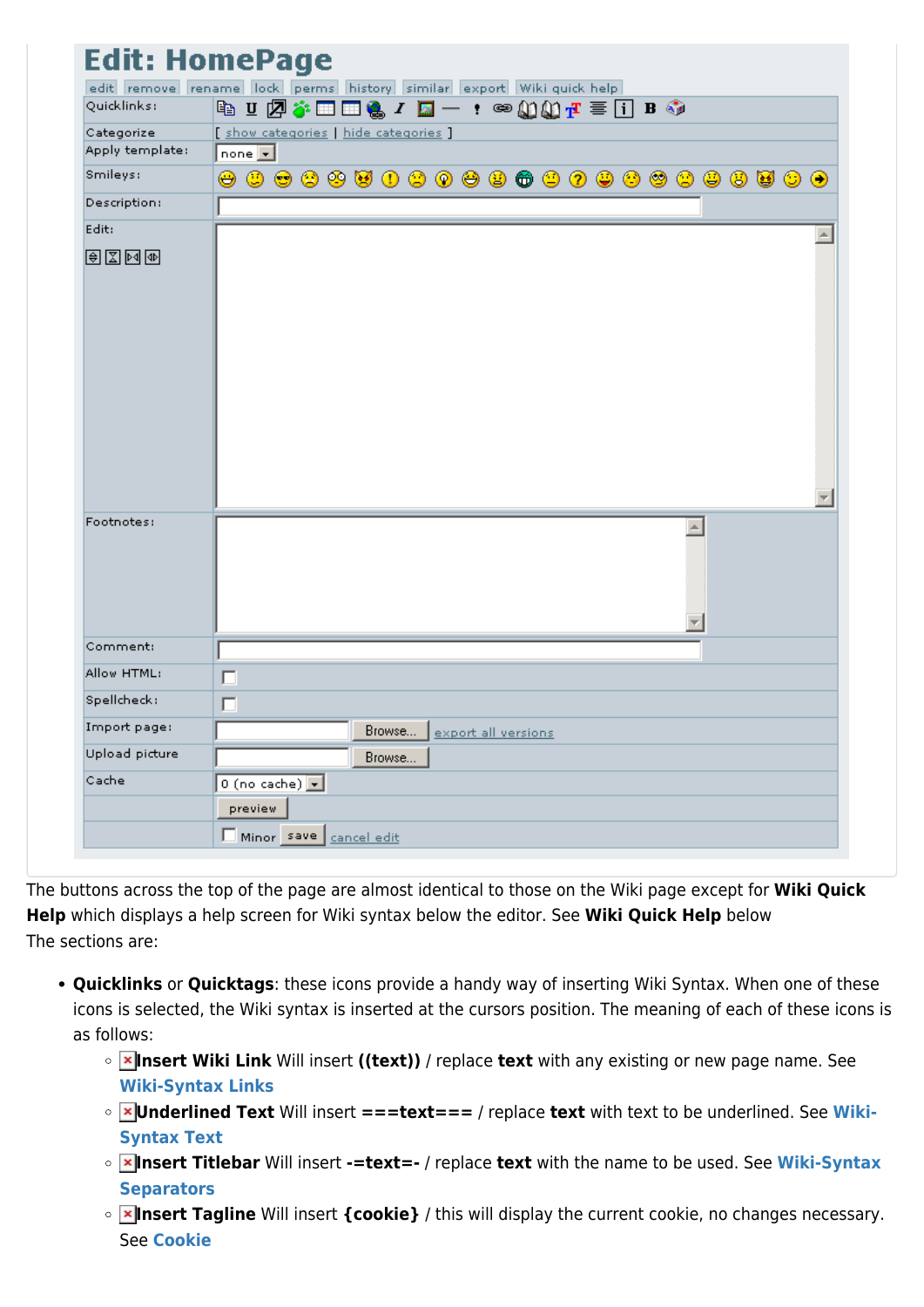**IX Insert New Table** How a table works is dependent on an Administrative setting. One style uses multiple lines to separate Rows. This icon is used with that method. It will insert 2 lines (which should be on their own lines)

**||r1c1|r1c2** â€" which stands for Row1-Column1 & Row1-Column2

**r2c1|r2c2|| â€**" which stands for Row2-Column1 & Row2-Column2

Any text or image can replace the row/col names. See **[Wiki-Syntax Text](https://doc.tiki.org/Wiki-Syntax-Text)**

**Edit Table** This icon is used with the other way a table is created. This icon will insert: **||r1c1|r1c2||r2c1|r2c2||**

The primary difference between the two methods is that with this method a double **||** is used to identify the end of a row and all of the data must be on a single line. See **[Wiki-Syntax Text](https://doc.tiki.org/Wiki-Syntax-Text)**

- **Insert RSS Feed** Will insert {rss id= }. The id number to is dependent on choices made by the siteâ€<sup>™</sup>s administrator. See [Feeds User](https://doc.tiki.org/Feeds-User)
- **Italic Text** Will insert **''text''** / replace **text** with the text to be italicized. See **[Wiki-Syntax Text](https://doc.tiki.org/Wiki-Syntax-Text)**
- **Insert Image** Will insert **{img src= width= height= align= desc= link= }** / add to the following: **src=** a URL to an image (mandatory) / **width=** a number in pixels / **height=** a number in pixels / **align=** (right, left, center) / **desc=** a description to be displayed / **link=** a URL to go to when clicked. See **[Wiki-Syntax](https://doc.tiki.org/Wiki-Syntax-Images) [Images](https://doc.tiki.org/Wiki-Syntax-Images)**
- **Insert Horizontal Ruler** Will insert **---** . See **[Wiki-Syntax Separators](https://doc.tiki.org/Wiki-Syntax-Separators)**
- **Insert Heading** Will insert a **!text** / replace **text** with the text desired for the header (should be at the beginning of a line). See **[Wiki-Syntax Separators](https://doc.tiki.org/Wiki-Syntax-Separators)**
- **Insert External Link** / Will insert **[http://example.com|text]** / replace http://example.com with any URL and text with a description to be displayed. See **[Wiki-Syntax Links](https://doc.tiki.org/Wiki-Syntax-Links)**
- **Insert Dynamic Variable** / Will insert **%text%** / replace **text** with the name of a variable used on the page. When saved, the word **NaV** will be displayed - clicking on it will allow the value to be changed. See the **[Advanced Wiki Syntax usage examples](https://doc.tiki.org/Advanced-Wiki-Syntax-usage-examples)** page
- **Insert Dynamic Content** / Will insert / add See **[Dynamic Content](https://doc.tiki.org/Dynamic-Content)**
- **Colored Text** / Will insert **~~#FF0000:text~~** / replace **FF0000** with a HTML color number and **text** with the text that you want colored. See **[Wiki-Syntax Text](https://doc.tiki.org/Wiki-Syntax-Text)**
- **Center Text** Will insert **::text::** / replace **text** with the text that you want centered. See **[Wiki-](https://doc.tiki.org/Wiki-Syntax-Text)[Syntax Text](https://doc.tiki.org/Wiki-Syntax-Text)**
- **<u>Ex</u>** Insert Box Will insert []text | / replace text with the text you want inside the box. See [Wiki-](https://doc.tiki.org/Wiki-Syntax-Separators)**[Syntax Separators](https://doc.tiki.org/Wiki-Syntax-Separators)**
- **Bold Text** Will insert **text** / replace **text** with the text to be made bold. See [Wiki-Syntax](https://doc.tiki.org/Wiki-Syntax-Text) **[Text](https://doc.tiki.org/Wiki-Syntax-Text)**
- **Insert Special Characters** / Causes a Popup to be loaded for easy selection of some special characters.



This does not provide access to every special character however. For a complete listing, see **[Wiki-Syntax](https://doc.tiki.org/Wiki-Syntax-Special-Characters) [Special Characters](https://doc.tiki.org/Wiki-Syntax-Special-Characters)**